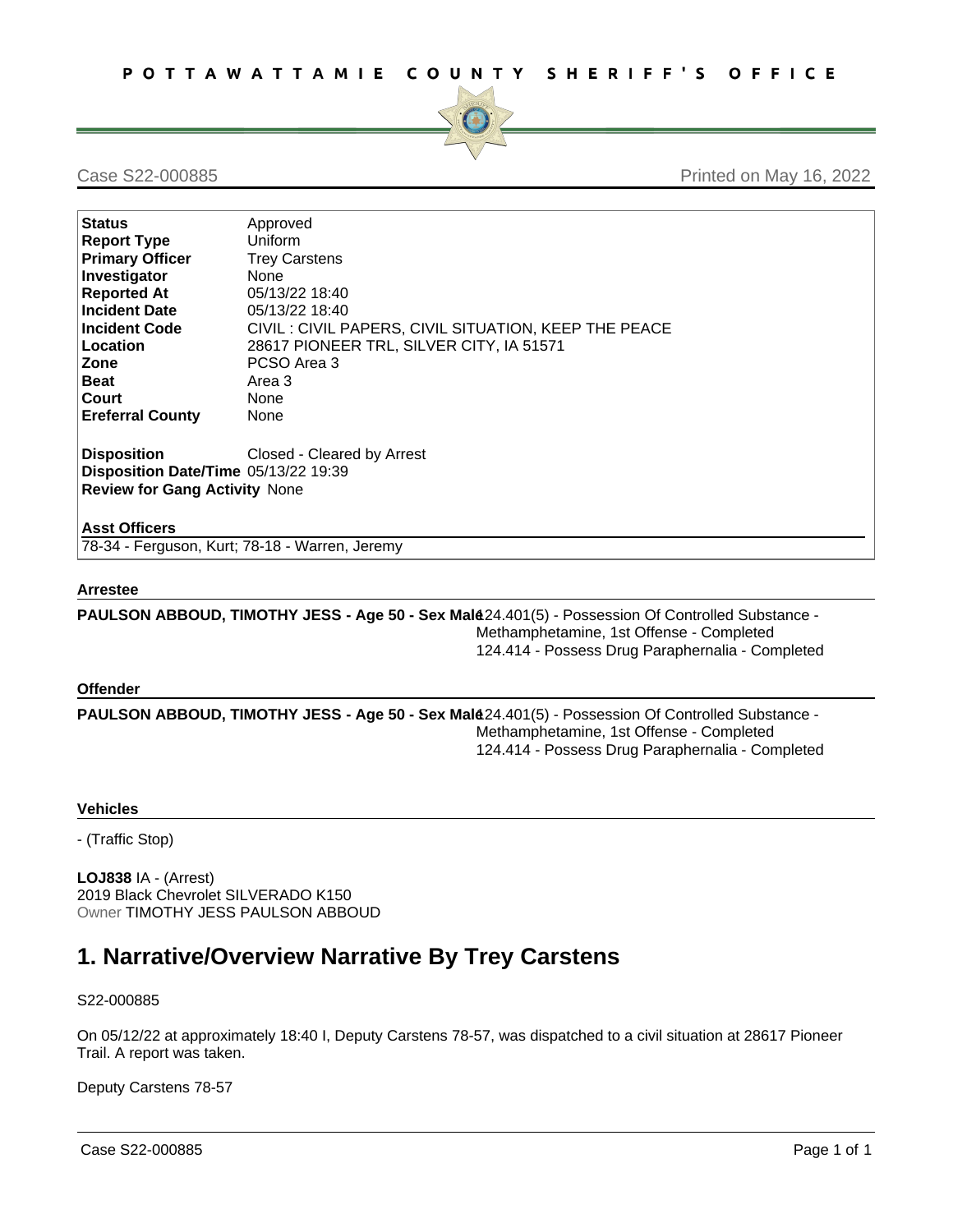

S22-000885-001 - 1 clear bag of white crystal substance and 1 clear plastic container of white crystal substance

Printed on May 16, 2022

| Item $#$<br>Category<br><b>Description</b><br>Owner | S <sub>22</sub> -000885-001<br>Seized<br>1 clear bag of white crystal substance and 1 clear plastic container of white crystal substance<br>PAULSON ABBOUD, TIMOTHY JESS<br>HOMELESS, SILVER CITY, IA 51571 |
|-----------------------------------------------------|-------------------------------------------------------------------------------------------------------------------------------------------------------------------------------------------------------------|
| Drug Type                                           | L - Amphetamines/Methamphetamines                                                                                                                                                                           |
| <b>Is Counterfeit</b>                               | No.                                                                                                                                                                                                         |
| <b>Quantity</b>                                     | 7.300 Gram                                                                                                                                                                                                  |
| <b>Value</b>                                        | \$1.00                                                                                                                                                                                                      |
| <b>Collected By</b>                                 | Carstens, Trey                                                                                                                                                                                              |
| <b>Access Tag</b>                                   |                                                                                                                                                                                                             |
| <b>Date Collected</b>                               | 05/13/22 19:25                                                                                                                                                                                              |
| <b>Collected Location</b>                           | 28617 Pioneer Trail - Top of computer desk in residence                                                                                                                                                     |
| <b>Target Disp. Date</b>                            |                                                                                                                                                                                                             |
| <b>Subjects</b>                                     |                                                                                                                                                                                                             |
| <b>Comments</b>                                     |                                                                                                                                                                                                             |
|                                                     |                                                                                                                                                                                                             |

| <b>Chain of Custody</b> |      |        |          |               |          |
|-------------------------|------|--------|----------|---------------|----------|
| <b>Date</b>             | User | Action | Category | <b>Status</b> | .ocation |